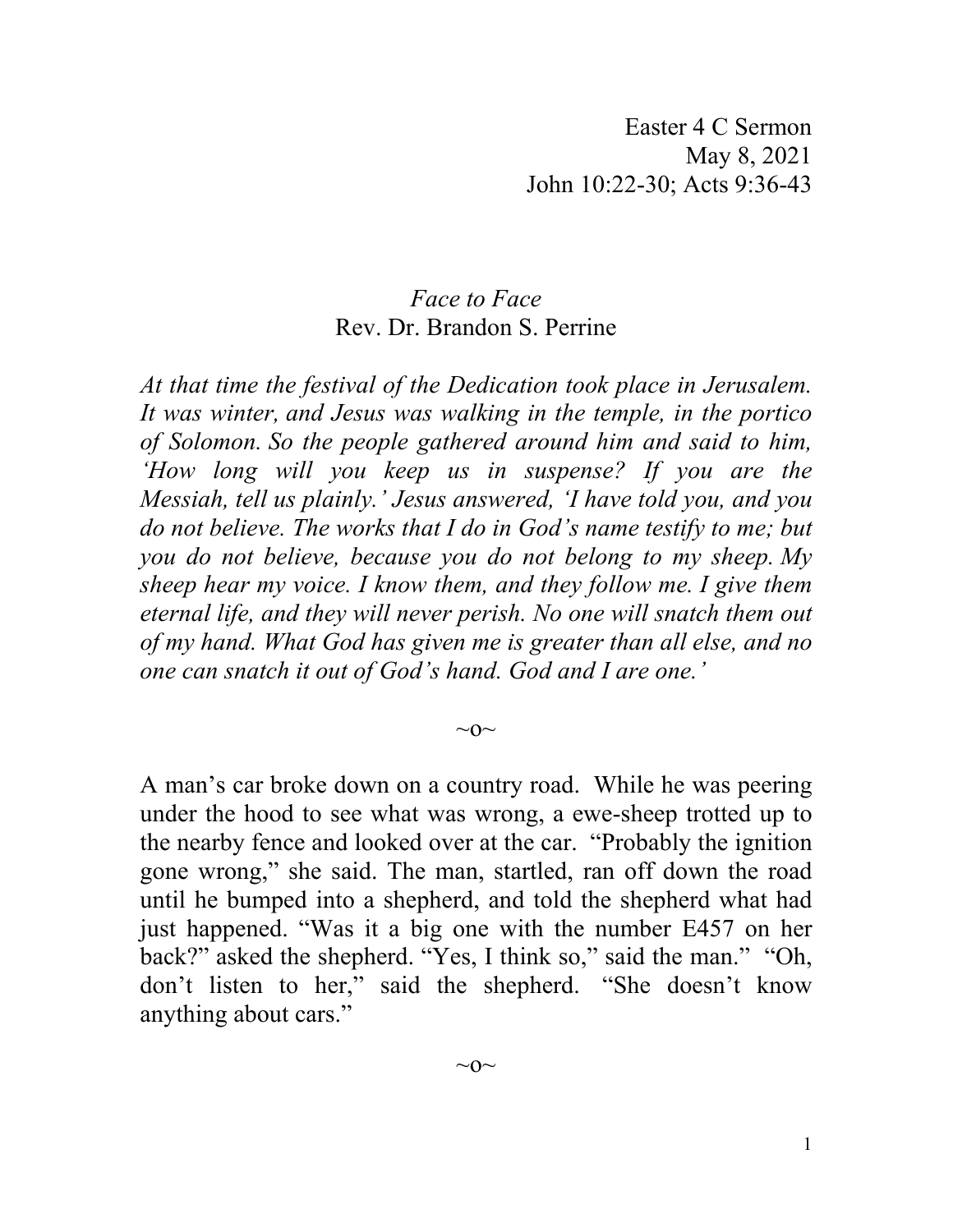Let's be honest, sheep are fabled for their dim wits—we might even assume that sheep don't know much about anything! And yet, here we are again on Good Shepherd Sunday being compared to a flock of sheep with Jesus as our benevolent shepherd. Like the  $23<sup>rd</sup>$  Psalm, the psalm we said as our call to worship this morning, Jesus uses the metaphor of a shepherd to describe his relationship to his followers. Jesus states simply that "his sheep hear his voice" and "what God has given him…no one can snatch from God's hand." But then he says something else—something truly perplexing. He says, "God (or 'the Father') and I are one." It's true that elsewhere in the Gospel of John Jesus says similar things like: "whoever has seen me has seen God," (14:9) "I am in the God and God is in me," (14:10) and in prayer he says "As you, God, are in me and I am in you, may they also be in us," (17:21). How puzzling indeed. How can one person be another person, let alone be God?

These verses have been the source of immense controversy over the centuries and they surely didn't go over too well with the folks hearing them in our reading. In fact, had we continued the story, we would have heard that the people actually grabbed the nearest rocks and were prepared to stone Jesus for blasphemy!

The debate over Jesus' relationship to Creator God didn't end with the advent of Christianity as a religion. Prior to the Council of Nicaea in 325 C.E., people didn't actually agree about who Jesus was. Some believed Jesus to be entirely human while others believed him to be entirely divine and still others believed him to be both human and divine to varying degrees. Truth be told, the authors of the four biblical gospels don't agree entirely on who he was either! At the Council of Nicaea, after more heated debate, Jesus was officially declared to be "God from God, Light from Light, true God from true God," $\frac{1}{1}$  $\frac{1}{1}$  $\frac{1}{1}$  thus proclaiming his divinity and

<span id="page-1-0"></span><sup>&</sup>lt;sup>1</sup> The Nicene Creed, adopted 325 C.E., amended 381 C.E.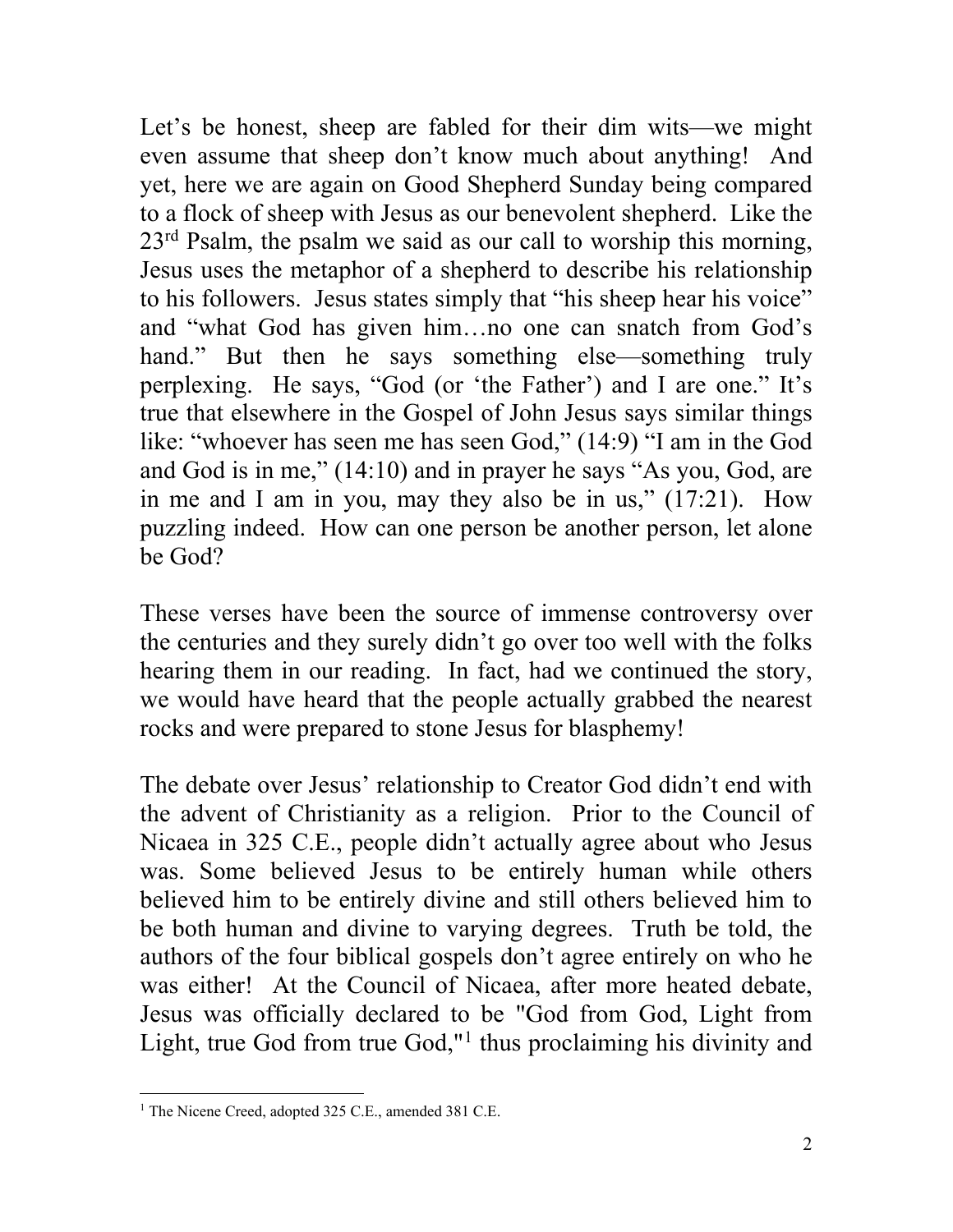equality with God the Creator. In case you weren't sure, the controversy didn't end there either.

I certainly do not intend to reopen the debate on the divinity of Jesus this morning, however, I would like to invite us to broaden our understanding of these words of Jesus—to add another interpretive layer that might have implications not just for Jesus' identity, but ours too. First, another lectionary reading, this one from the book of Acts, the ninth chapter:

*36Now in Joppa there was a disciple whose name was Tabitha, which in Greek is Dorcas. She was devoted to good works and acts of charity. 37At that time she became ill and died. When they had washed her, they laid her in a room upstairs. 38Since Lydda was near Joppa, the disciples, who heard that Peter was there, sent two men to him with the request, "Please come to us without delay." 39So Peter got up and went with them; and when he arrived, they took him to the room upstairs. All the widows stood beside him, weeping and showing tunics and other clothing that Dorcas had made while she was with them. 40Peter put all of them outside, and then he knelt down and prayed. He turned to the body and said, "Tabitha, get up." Then she opened her eyes, and seeing Peter, she sat up. 41He gave her his hand and helped her up. Then calling the saints and widows, he showed her to be alive. 42This became known throughout Joppa, and many believed in the Lord. 43Meanwhile he stayed in Joppa for some time with a certain Simon, a tanner.*

This too is an interesting text would't you say? Peter, inarguably a human being, restored life to Tabitha. As people of faith, we typically regard the work of life-giving to be God's work, but the text says nothing about God. It makes me think once more of Jesus' words, "I and God are one."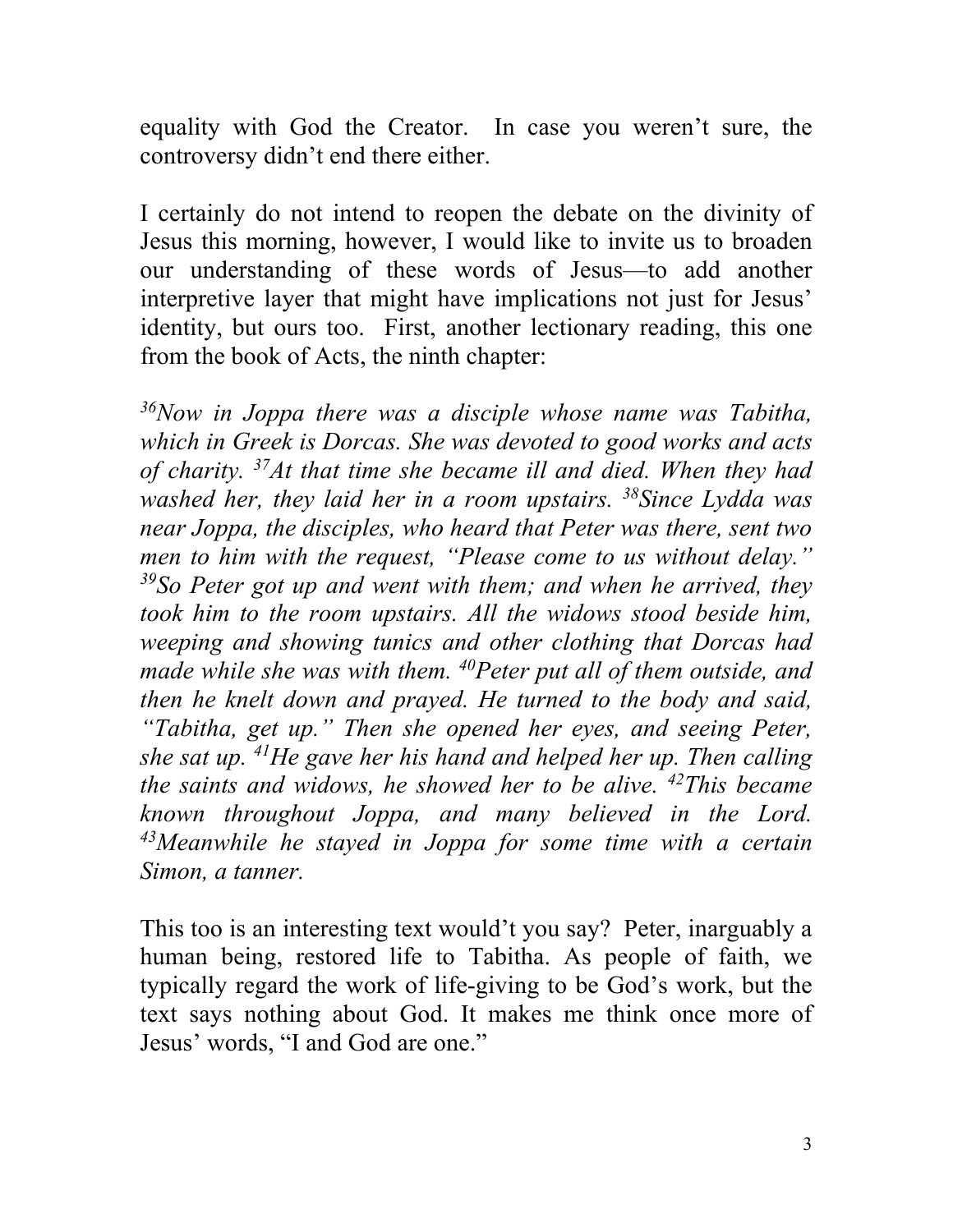To be completely honest, I think it's easy for us to hear these words and believe that Jesus was simply making a claim about *his* physical or spiritual relationship to the Divine. If we hear them as a simple declaration of fact then these words don't invite us, along with Peter, into Jesus' work. I think Jesus' point is more subtle, easier to miss. I think essentially what he's saying is this, "My intentions for humankind and God's intentions are the same. You'll never see God, but if you want to know what she looks like, look at those who do good works. Look at my works, they're God's works. Look at me, you'll see God."

Perhaps we can take it another step and look to those who, like shepherds, guide and care for others; look to those like Tabitha who provide for women in need; look to those like the widows who love their sister Tabitha in life and in death, look to those like Peter who comfort those who are grieving and, like Jesus, restore life—look to those ones and you'll see God.

And I believe we can move completely out of the vein of scriptural example and still reach the heart of Jesus' statement: look to the mother bandaging a skinned knee, look to the volunteers feeding the multitudes at the Hesed House or the Interfaith Food Pantry, look to the young child who shares a toy with another or raises money aand supplies to care for orphaned animals, look to the elder who offers wise council on an important matter, look to the patient ones, the nurturing, the caring, the forgiving, the helping, the feeding, the comforting, and the guiding ones, look around you, look within you—there you will see the very face of God.

In her autobiography, "The Story of a Soul," St. Thérèse of Lisieux writes about one particular nun who got under her skin—the woman irritated her no matter what she said or did.

"As I did not want to give way to my natural dislike for her, I told myself that charity should not only be a matter of feeling